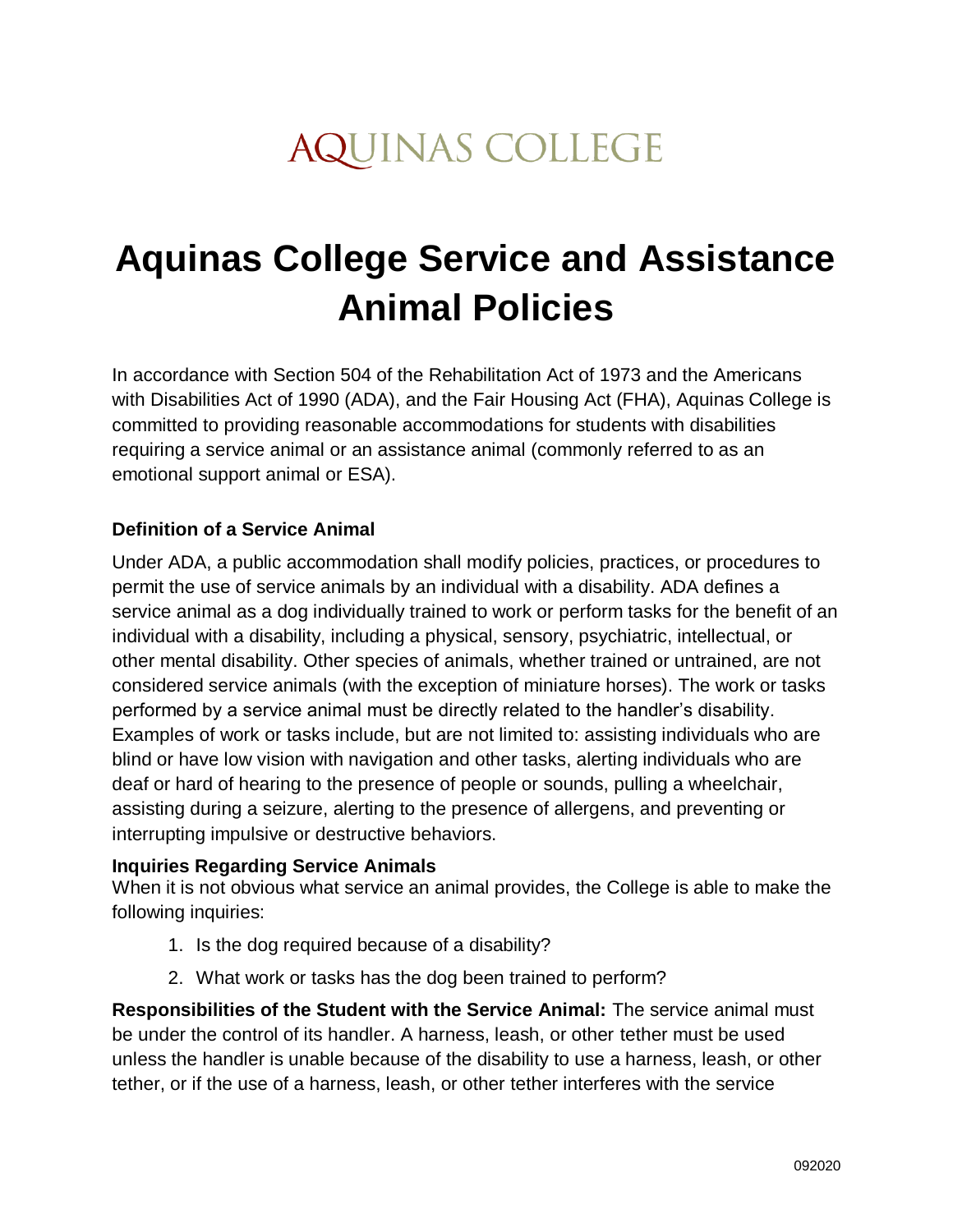animal's safe, effective performance of the work or task. In such cases, the service animal must remain under the student's control, such as voice control.

The student must provide care and supervision of the service animal. The College is not responsible for the animal's care or supervision. All students are responsible to clean up after and properly dispose of their animal's feces while on campus.

It is the handler's responsibility to ensure that the service animal is in good health, clean, free of fleas and ticks, and is at all times in compliance with all state of Michigan laws, Kent County and City of Grand Rapids laws/ordinances and requirements associated with licensing, vaccinations, and other health regulations.

Aquinas College highly recommends that students with service animals in residence contact the residence life office to inform residence life staff of the presence of the animal. This will allow residence life to best support and prepare for the student and animal in residence.

#### **Expectations of Campus Community Relating to Service Animals**

Members of the campus community are expected to abide by the following practices:

- 1. Do not touch or pet a service animal as it distracts them from the task at hand.
- 2. Do not feed a service animal.
- 3. Do not deliberately startle a service animal.
- 4. Do not separate or attempt to separate an owner/handler from their service animal.
- 5. Do not hesitate to ask an owner/handler if they would like assistance if the team (handler and service animal) seems confused about a direction to turn, an accessible entrance, entrance to an elevator, etc.

# **Definition of Assistance Animal (Other labels may include Emotional Support Animal, or Therapy Animal)**

While only service animals are recognized under the Rehabilitation Act and ADA, the FHA provides for a broader range of assistance, including therapy or emotional support animals in campus housing. These can be called assistance animals, emotional support animals, or therapy animals. The definition includes an animal that works, provides assistance, or performs tasks or services for the benefit of a person with a disability or an animal whose role is to provide companionship, affection, security, calming influence, emotional support, or otherwise function as part of a regimen of psychological treatment. Federal law does not give assistance animals access to the campus as a whole. While a college or university may be required to reasonably accommodate a therapy animal in a residence hall or campus apartment, the institution is not required to allow that student to bring the animal to other areas or buildings on campus unless the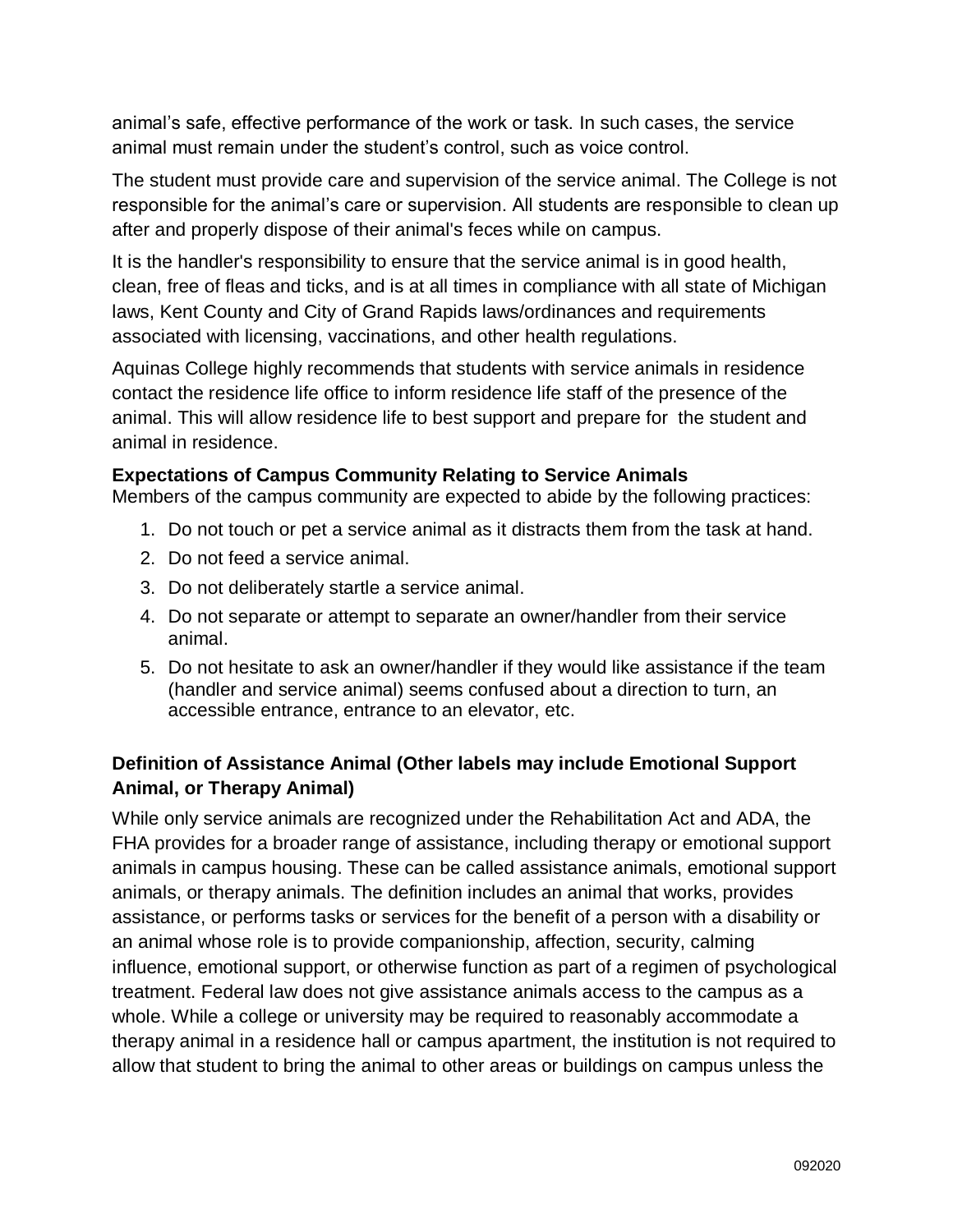animal also qualifies as service animal under ADA and section 504 of the Rehabilitation Act.

# **Type and Age of Assistance Animals**

Per guidance of HUD, assistance animals may be those that are traditionally kept in the home: dog, cat, small bird, rabbit, hamster, gerbil, other rodent, fish, turtle, or other small, domesticated animal that is traditionally kept in the home for pleasure rather than for commercial purposes. Reptiles (other than turtles), barnyard animals, monkeys, kangaroos, and other non-domesticated animals are not considered common household animals. Rare exceptions may be considered when there may be a specific health reason stipulating this type of animal, or if the animal is trained to perform specific tasks that other animals cannot/have not been trained to perform.

# **Process for Requesting Assistance Animals in Housing**

A student resident requesting use of an assistance animal in Aquinas housing must contact the Accessibility Services Office in advance, preferably 30 days before animal in housing is needed. Students wishing to request an assistance animal in residence should contact the Accessibility Services Department via phone or email to initiate the request. The Director of Accessibility Services will provide clear steps for documenting a disability and request for the animal, as guided by the Aquinas College Assistance Animal Documentation Form. Students requesting an assistance animal that provides emotional support as a reasonable accommodation under FHA will provide reliable documentation of a disability from a physician, psychiatrist or other licensed mental health professional qualified to assess that the animal provides assistance or emotional support that alleviates one or more of the identified symptoms, substantial impacts, or effects of an existing disability.

Once approved, the use of an assistance animal will be validated by an official accommodation letter from the Accessibility Services Office to the student requesting the accommodation, and to the Director of Residence Life. The student is not permitted to bring an assistance animal on campus prior to meeting with the Director of Residence Life, or the Director's designee, unless written authorization is provided by the Director of Residence Life, or the Director's designee. During the meeting with the Director of Residence Life, or the Director's designee, the student will sign the "Assistance Animal Requirements and Student Responsibilities", as well as provide emergency contact information for the assistance animal. Requests to have an assistance animal in campus housing are considered requests for accommodation, and will be reviewed on a case by case basis.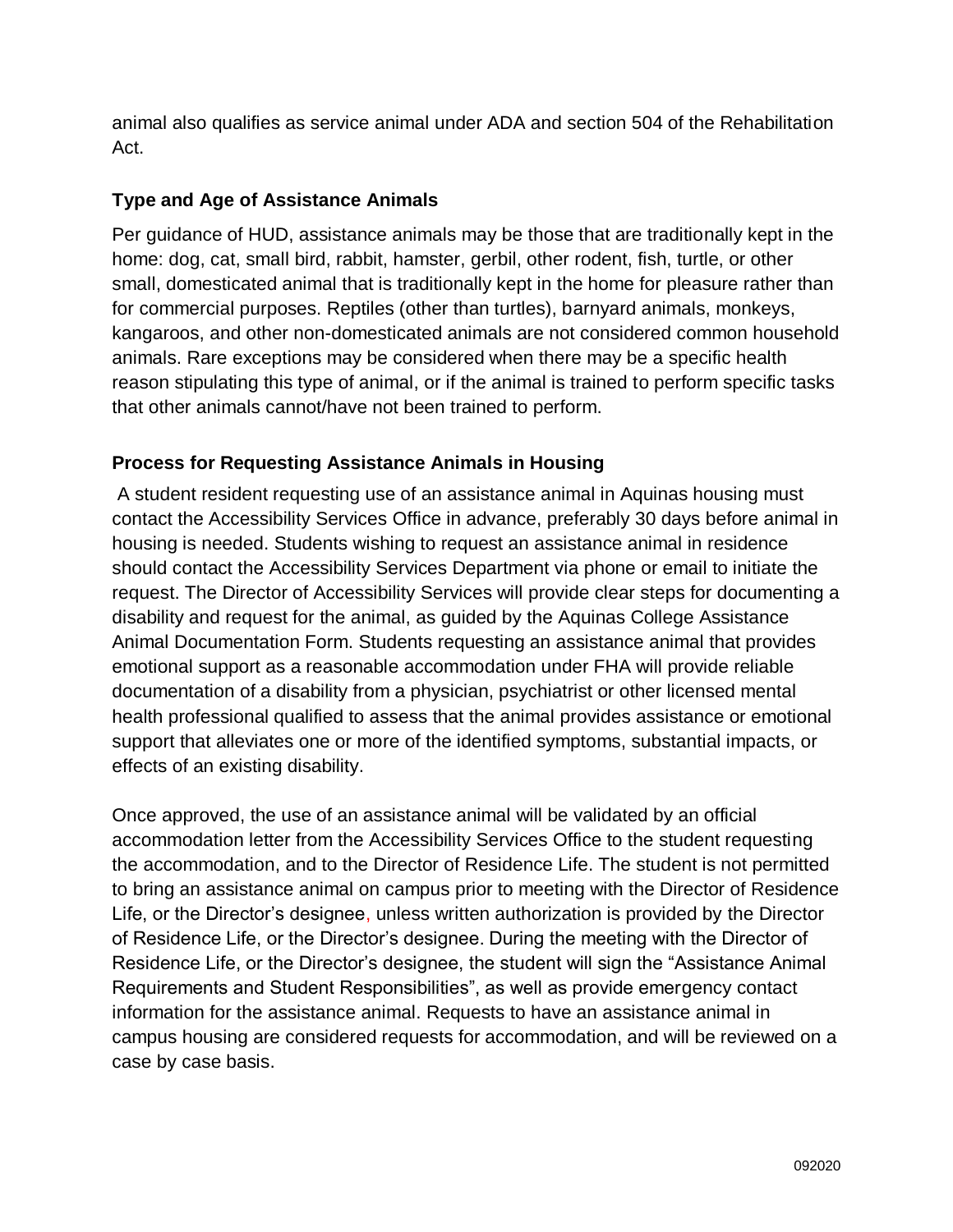The college may deny a request for an animal in housing if the presence of the animal poses a threat to the health and safety of others, would cause substantial physical damage to the property of others or the college, would pose an undue financial and administrative burden, or would fundamentally alter the nature of housing operations.

# **Assistance Animal Requirements and Student Responsibilities**

A person who has a service or assistance animal on campus (including in college housing) is financially responsible for any property damage that may be caused by his or her animal. All service/assistance animals must be at least 12 months of age unless an exception to this requirement has been approved by Aquinas College.

#### **General:**

- 1. Assistance animals must be contained within the private residential area (room or apartment) at all times except when transported outside the private residential area to travel off-campus in an animal carrier or controlled by leash or harness.
- 2. Assistance animals may not accompany their owners to classes or into Aquinas College facilities other than the owner's designated residence.
- 3. Only assistance animals approved by the Accessibility Services Office are allowed to live in college-owned housing.
- 4. The animal must have updated vaccinations, licenses, and identification in compliance with local and state laws. The animal must also comply with local leash laws. Applicable Michigan State laws, Kent County, and City of Grand Rapids laws/ordinances are in force and effect, and animal owners are expected to comply with them at all times. Dogs are to be licensed in the city of Grand Rapids, and a copy of the current license must be on file with the Director of Residence Life. Any assistance animal have vet records showing the animal is healthy and up-to-date on immunizations (if required); proof of vaccinations must be on file with the Director of Residence Life for dogs and cats.
	- a. [Kent County Animal Control Licensing](https://www.accesskent.com/Health/AnimalControl/licensing.htm)
	- b. [Kent County Animal Control Regulations](https://www.accesskent.com/Health/AnimalControl/pdfs/Animal_Control_Regulations.pdf)

# **Animal Care:**

1. Animals must be housebroken and/or litter box trained. The animal owner/handler is responsible for properly containing and disposing of all animal waste per the guidelines provided by the Residence Life Office for the assigned residential area. Outdoor waste must be removed from the designated relief area immediately, placed in a plastic bag and securely tied before being disposed of in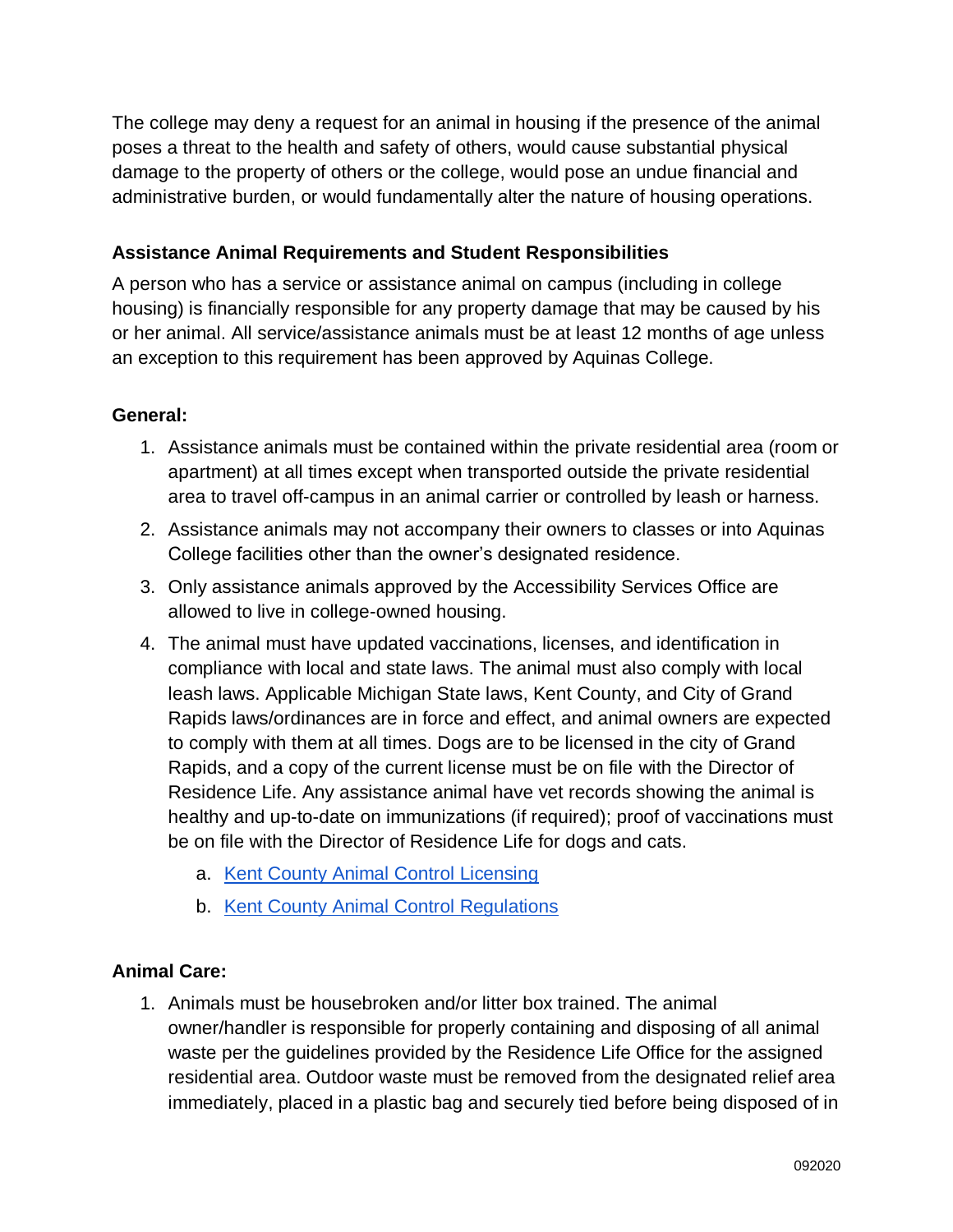outside trash receptacles. Indoor waste must be placed in a sturdy bag and tied securely before being disposed of in designated receptacles. Waste from litter boxes or cages must be disposed of regularly.

- 2. The animal owner/handler must retain full control of the animal at all times. This means that when the animal is in a common area (being transported off-campus and/or to the designated relief area) it is on a leash, in a carrier, or otherwise in the direct control of the animal owner/handler. When in the presence of others, the animal is expected to be well behaved, not jumping on or nipping at people, not snarling or barking.
- 3. The assistance animal must be in good health. The owner must ensure that the animal is current on all veterinarian-recommended vaccinations and free of parasites, such as fleas and ticks. Such documentation shall be provided to the College prior to the animal's arrival and then on an annual basis. If fleas, ticks, or other pests are detected through routine inspection, the owner/handler will be responsible for the expense of pest treatment beyond standard pest management used in College housing and must seek appropriate treatment for the animal.
- 4. The animal owner must ensure the animal wears identification tags (if appropriate to the animal type) with owner/handler contact information and applicable vaccination or licensing information. If the type of animal providing assistance is not able to wear tags, the same information must be provided on or near the animal's cage and must be able to be produced at any time upon request.
- 5. When the owner/handler is absent from the room for a short period of time, the assistance animal must be appropriately contained and under control, through crating the animal or ensuring the animal is in an appropriate space within the living area. Animals that are commonly caged should remain in their cage when the owner/handler is away. Communication with roommates is strongly encouraged regarding actions that will be taken to contain the animal while absent from the room for short periods.
- 6. Assistance animals will not be left alone for extended periods in the owner/handler's residence. This means when the owner/handler leaves campus for weekends, breaks, or any other lengthy period of time the animal will go with the owner/handler.
- 7. The assistance animal will have fresh water and appropriate food on a daily basis.
- 8. College facilities are not to be used for bathing/grooming of the animal.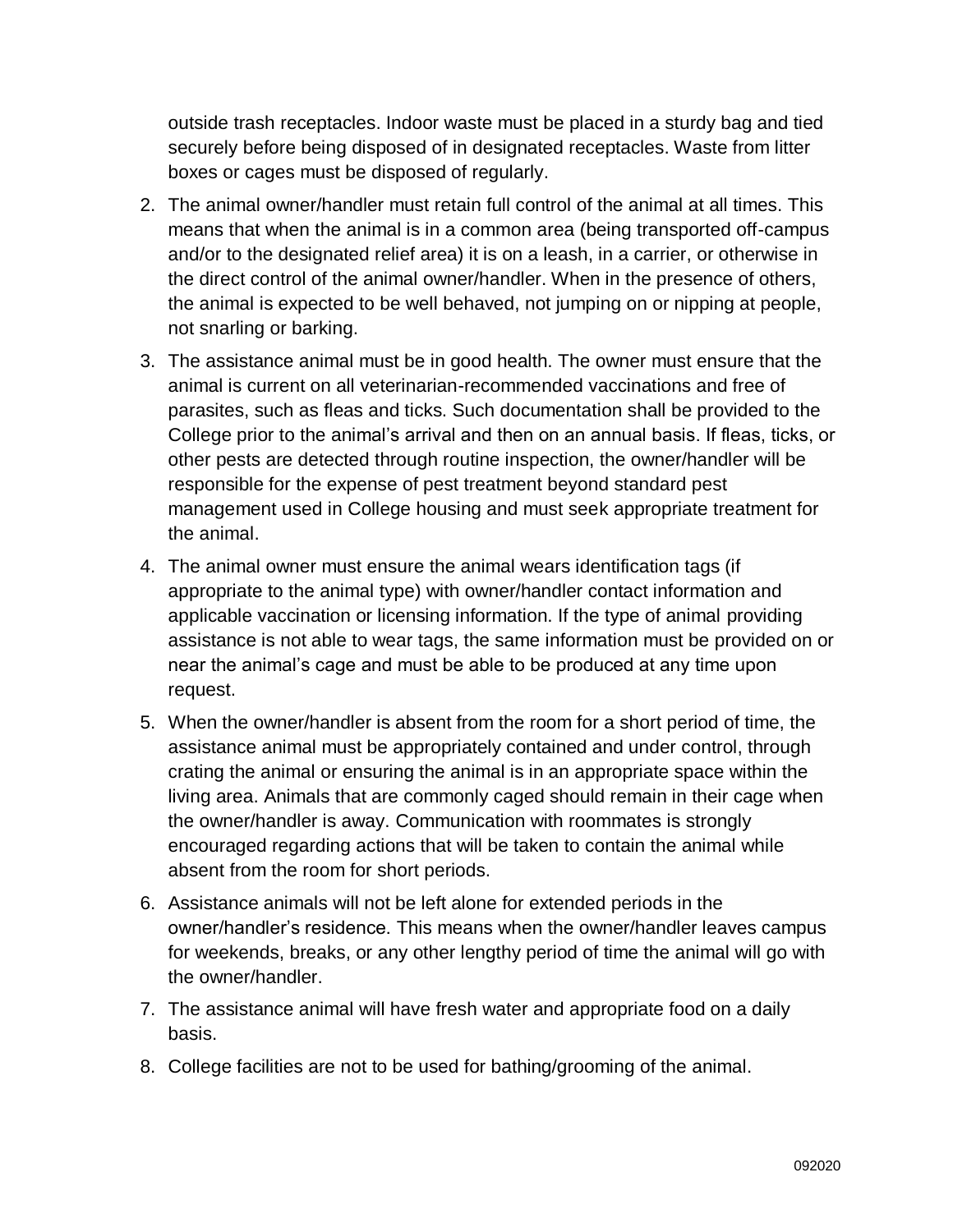- 9. If animal neglect is suspected, Residence Life will investigate the issue and contact the owner/handler and the City of Grand Rapids/Kent County Animal Services. If the owner/handler is responsible for neglect, it could result in immediate removal of the animal. The owner/handler is solely responsible for the health and safety of the assistance animal.
- 10. The owner/handler will provide the Residence Life Office with an emergency contact name and phone number. In the case of an emergency, the owner/handler gives the emergency contact person permission to access the room to collect the animal and necessary items (food, leash, container, etc.). Generally, the student is responsible for contacting this individual to make arrangements. Residence Life staff will do so only if the owner/handler is unable to do so. As much as possible, the emergency contact person should not be another student residing on-campus. If no one is identified or the listed individual cannot be reached in a reasonable amount of time, the animal may be turned over to animal control or another local agency, possibly at the expense of the owner/handler.

#### **Expectations for Animal Interaction with Roommates and Community:**

- 1. The animal owner/handler is responsible for the actions of his or her animal. The owner/handler is responsible for any odors, noise, damage, or conduct of his or her animal that disturbs others and/or damages the premises.
- 2. The owner/handler is responsible for any damage or injuries caused by their animal and must take appropriate precautions to prevent property damage or injury.
- 3. The owner/handler is responsible for assuring the animal does not interfere with the orderly operation of the residence or cause difficulties for other residents of the community. Sensitivity to residents with allergies and to those who fear animals is important to ensure a positive residential community.
- 4. The owner/handler is responsible for instructing others on appropriate interactions with the animal and setting clear expectations.
- 5. Roommates will be notified about the presence of the animal. Notification will include animal type. Roommates may request a room change from Residence Life if they have a desire to do so. Roommates are not responsible for the care or control of an animal in a room.
- 6. If the owner/handler requests maintenance for the residence, they will be given the opportunity to coordinate with Facilities on a time that will work with their schedule to be present for the maintenance. When College staff are present in the room, the owner/handler must cage, leash, and/or be in control of the animal.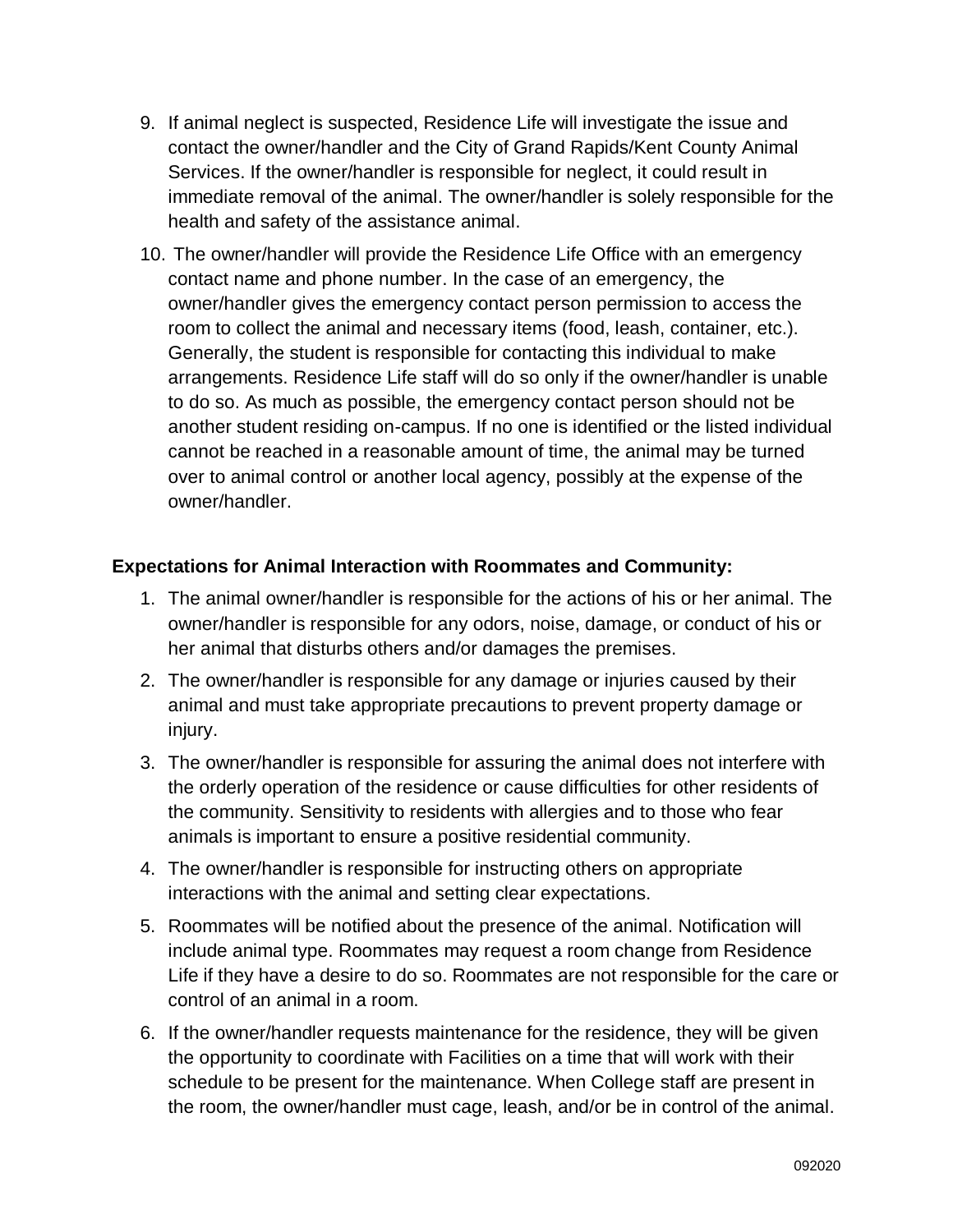#### **Other:**

- 1. Assistance animals must sleep in the owner/handler's room.
- 2. The college is not responsible for the animal during a fire alarm, fire drill or natural disaster. In the case of an emergency situation, the owner/handler should crate the animal (if appropriate) and transport the animal to an evacuation or safe area.
- 3. The owner/handler is financially responsible for the actions of the animal including bodily injury (see [Michigan Bite Law\)](http://www.legislature.mi.gov/(S(11x4z1je5q0i5oxbzh54dylt))/mileg.aspx?page=GetObject&objectname=mcl-287-351), property damage, excessive cleaning, replacement of furniture, flooring, carpet, blinds, etc. The owner/handler will be responsible for returning the unit to the same condition of move-in as reported on the room condition report completed at the start of one's residency (not including changes due to normal wear and tear). This may include the cost of cleaning carpets and furniture to remove pet odors, dander, hair, stains, unsanitary conditions, etc. If items cannot be satisfactorily cleaned or repaired, the student will be charged for complete replacement. Costs are expected to be paid at the time of repair or move-out, whichever is earlier. All repairs or work that is required to clean a room or make repairs must be completed by staff that are employed by or contracted through/arranged by the College. The student is not permitted to solicit his/her own cleaning or repair services for work on the premises.
- 4. The owner/handler must notify the Accessibility Services Office in writing if the assistance animal is no longer needed in residence. To replace an assistance animal, the student must submit a new request and required documentation to the Accessibility Services Office.
- 5. Owners of assistance animals must comply with the same College rules regarding noise, safety, disruption, and cleanliness as other residents of campus housing.
- 6. The owner/handler name, room #, and animal type will be provided to necessary staff members at the College who are responsible for maintaining safety, managing the facilities, and enforcing policy in campus residences.

# **Removal of Approved Assistance Animal**

The owner/handler of an assistance animal may be asked to remove the animal from College housing for any of the following reasons, up to and including:

- The owner/handler's failure to comply with any of the guidelines or responsibilities set forth in this document;
- The animal is out of control